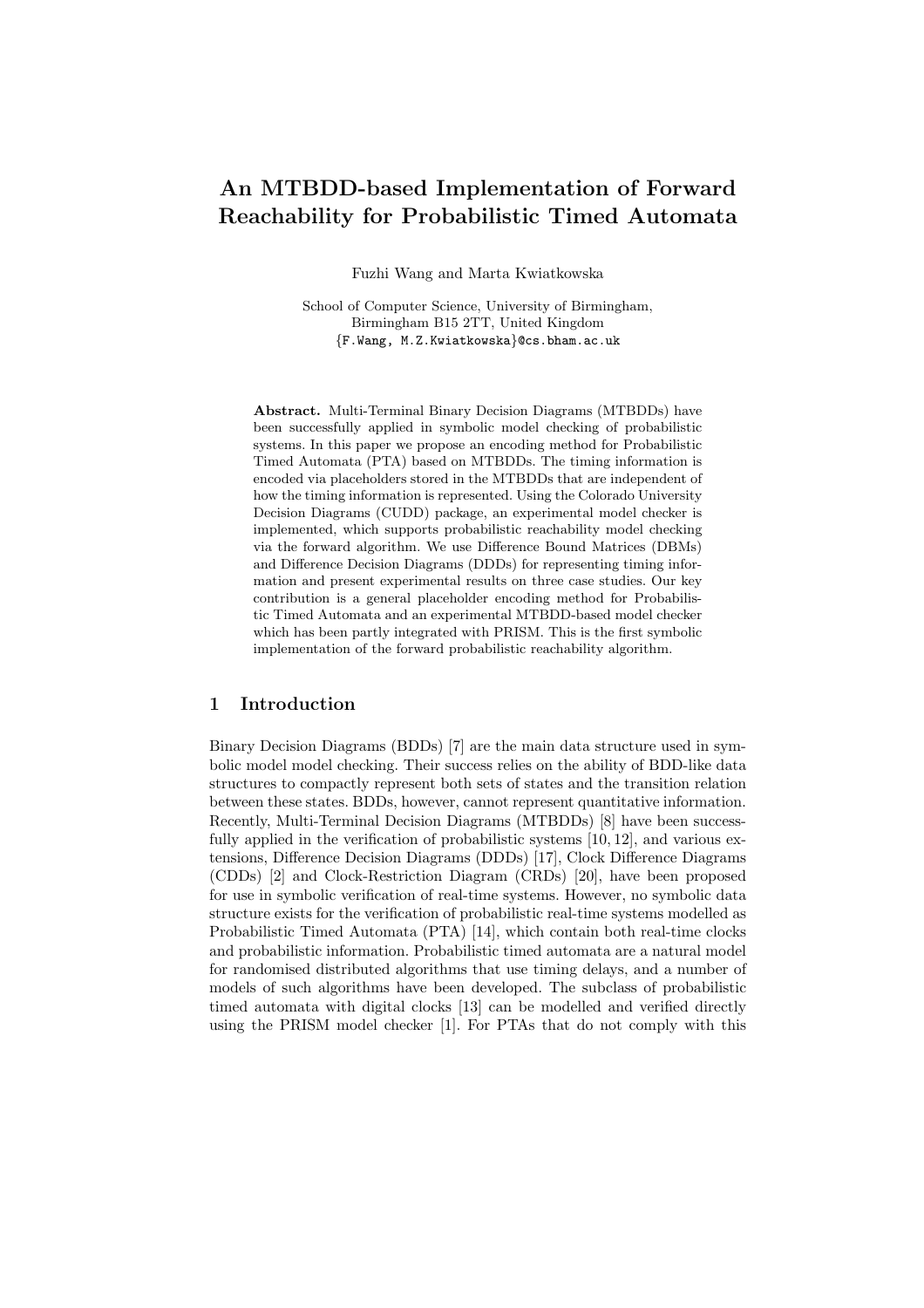restriction, currently two, non-symbolic, methods are supported: via the forward exploration algorithm of [14] using the KRONOS to PRISM connection [9], or forward/backward using the experimental implementation of [16]. Both these methods are based on a translation into the textual modelling language of PRISM, and are therefore rather involved.

In this paper, we investigate a fully symbolic implementation of model checking for probabilistic timed automata. We propose an MTBDD-based placeholder encoding method for representing probabilistic timed automata which is independent of the data structure used to represent timing information. The advantage of our proposal is that the method is general: firstly, other data structures for representing timing information could also be integrated with this encoding method; secondly, both forward and backward analysis can be supported. The main difficulty for the fully symbolic approach is that the state space is not known in advance, since the states are extracted dynamically via forward/backward exploration, in contrast to symbolic model checking for probabilistic systems where the size of the state space can be deduced from the syntactic model description. Using the CUDD package [19] an experimental tool has been implemented and partly integrated within PRISM. We report on the performance of our implementation of the forward probabilistic reachability algorithm on three case studies. This is the first fully symbolic implementation of the forward probabilistic reachability for probabilistic timed automata originally proposed in [14].

Related Work. The most commonly used data structure for representing timing information in real-time verification tools [6, 3] is Difference Bound Matrices (DBMs) [4]. A number of BDD-like data structures, e.g. CDDs [2], DDDs [17] and CRDs [20], have been proposed for use in verifying real-time systems, but not yet extended to the probabilistic case. MTBDDs have been successfully applied in model checking of probabilistic systems, and also probabilistic timed automata and timed systems with digital clocks [12], but not in the case of the full class of PTAs. Recently, MTBDDs have also been applied to real-time systems [18]. Although the approach in [18] uses a single data structure (MTBDDs) to represent both timing and discrete information in order to leverage well-known techniques for BDDs or MTBDDs, it involves SAT-based analysis.

There are two, non-symbolic, methods for dense-time probabilistic timed automata: via the forward exploration algorithm implemented in [9], or forward/backward using the experimental implementation of [16]. The forward method is not guaranteed to produce exact reachability probabilities [14], but only requires simple operations; on the other hand, backward analysis can produce exact probabilities but at a cost of higher computational complexity. The method of [9], which combines KRONOS [6] and PRISM [1] to verify the IEEE-1394 Root Contention Protocol, requires three steps: firstly, a set of states reachable from the source state before the deadline is calculated using KRONOS [6]; secondly, the result is translated into a PRISM model description which is input into PRISM and, finally, probabilistic analysis is performed. This method is not efficient because it can generate large files that have to be parsed by PRISM. Our experimental implementation of [16] suffers from the same problem, as it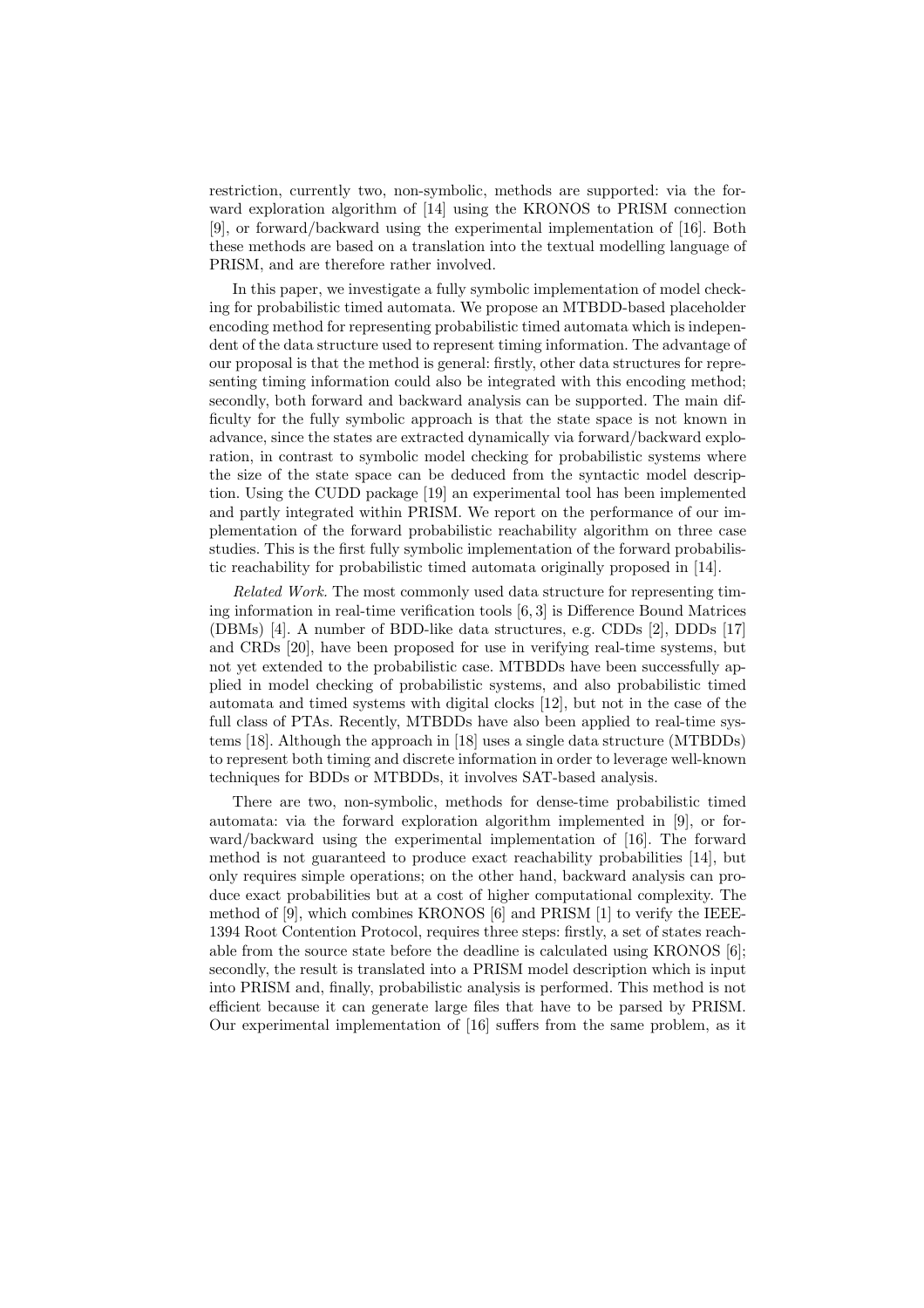performs a translation into the PRISM modelling language. In this paper we propose a general MTBDD-based encoding scheme that can deal with both forward and backward analysis in a single step, thus avoiding the expensive translation at the level of text.

## 2 The Symbolic Encoding Method

#### 2.1 Syntax of Probabilistic Timed Automata

Let  $R$  be the *time domain* of the non-negative reals and  $N$  the natural numbers. We assume a given finite set X of clocks, variables  $x \in \mathcal{X}$  that take values from the time domain R. A point  $\nu \in \mathbb{R}^{\mathcal{X}}$  is referred to as a *clock valuation*, with  $0 \in \mathcal{R}^{\mathcal{X}}$  the valuation that assigns 0 to all clocks in X. We use  $\nu[X := d]$ to denote the clock valuation obtained from  $\nu$  by resetting all of the clocks in  $X \subseteq \mathcal{X}$  to d, where d is a natural number or zero with the value of the remaining clocks unaffected.

A zone of  $\mathcal{X}$ , written  $\zeta$ , is a subset of the valuation space  $\mathcal{R}^{\mathcal{X}}$  described by a conjunction of constraints. Formally, for a given set of clocks  $\mathcal{X}$ , a zone  $\zeta$  is defined by the following syntax:

$$
\zeta \ ::= \ x \sim c \mid x - y \sim c \mid \neg \zeta \mid \zeta \wedge \zeta
$$

where  $x, y \in \mathcal{X}, c \in \mathcal{N}$  and  $\sim \in \{ \leq, \leq, \geq, \geq \}$ .

The set of zones of X is denoted by  $Zones(\mathcal{X})$  for a given set of clocks X. Below we review the definition of probabilistic timed automata [14].

**Definition 1.** A probabilistic timed automaton (PTA) is a tuple =  $(L, \mathcal{X}, \mathcal{L})$ inv, prob) where:

- $L$  is a finite set of locations;
- the function inv :  $L \rightarrow Zones(X)$  is the invariant condition;
- the finite set prob ⊆  $L \times Zones(X) \times Dist(2^X \times L)$  is the probabilistic edge relation;
- $\mathcal{L}: L \rightarrow 2^{AP}$  is a labelling function assigning atomic propositions to locations.

A state of a probabilistic timed automaton is a pair  $(l, \nu)$  where  $l \in L$  and  $\nu \in \mathcal{R}^{\mathcal{X}}$  are such that  $\nu \triangleleft inv(l)$ . The invariant condition describes the set of admissible states. Transitions are *probabilistic edges*  $(l, q, p) \in prob$  where  $l$  is the source location,  $g$  is the enabling guard and  $p$  the probability distribution on target locations, together with the set of clocks to be reset as the edge is taken. It is more convenient to treat an edge of a PTA as a tuple  $(n, l, inv(l), l', inv(l'), g, X, p)$  where n is the non-deterministic choice between simultaneously enabled distributions, coded as a natural number, such that  $(l, g, p) \in prob$  and  $p(X, l') > 0$ . Such a tuple contains sufficient information for making a transition, and will be directly used in our encoding method.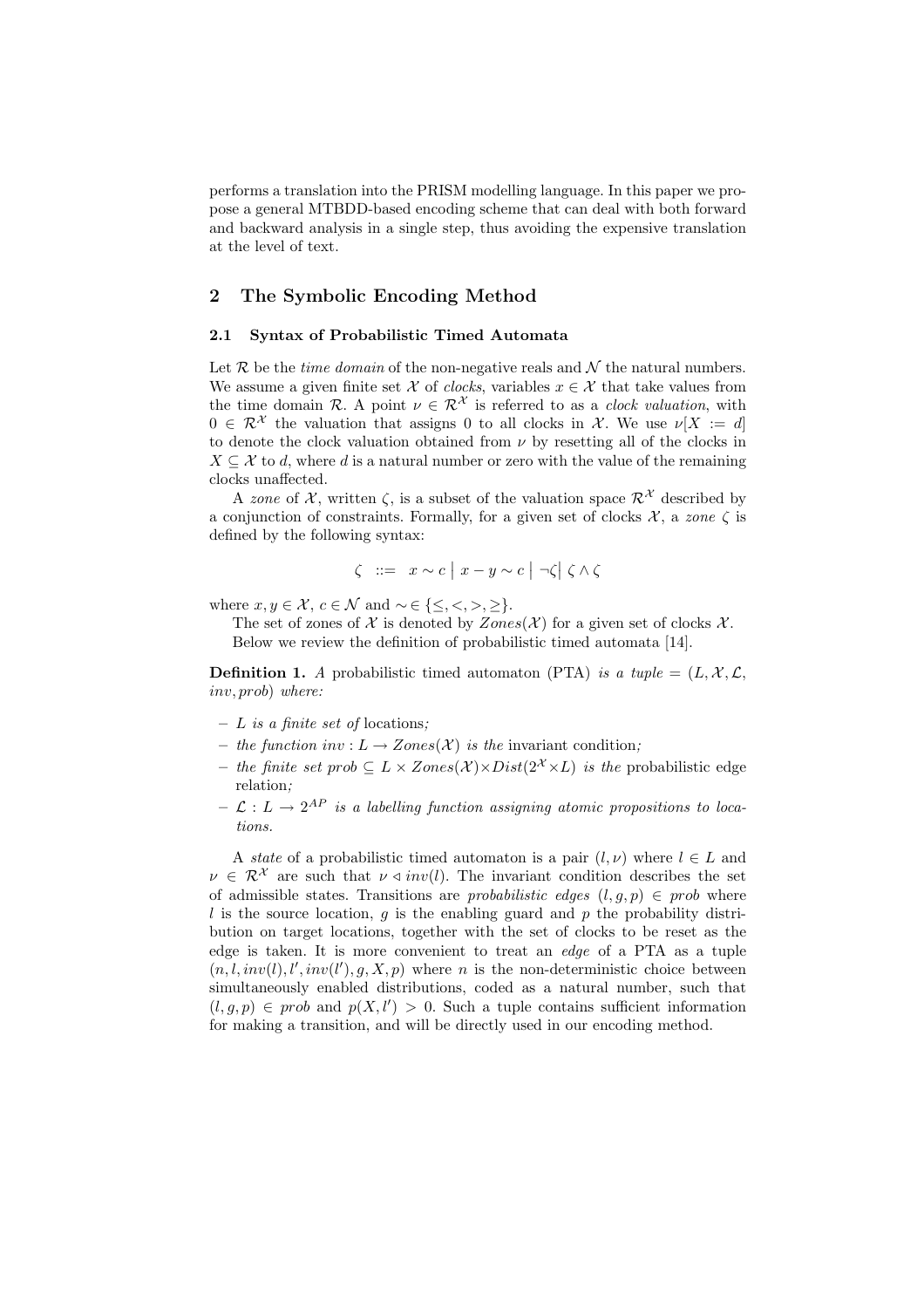#### 2.2 Multi-Terminal Binary Decision Diagrams (MTBDDs)

MTBDDs [8] are an extension of BDDs [7] which allow one to represent functions over Boolean vectors that can take any value, not just 0 or 1. In other words, BDDs can have only two terminals, while MTBDDs can have more than two terminals. An MTBDD is a Directed Acyclic Graph (DAG) whose vertices, as for BDDs, are called nodes. There are two kinds of nodes in an MTBDD, non-terminal and terminal. Like in a BDD, a non-terminal node is labelled with a single variable and each non-terminal node has exactly two children. However, unlike BDDs, the terminal node which has no children is labelled by a real number. MTBDDs can be reduced to the canonical form by imposing an ordering of the variables. However, similarly to BDDs, the size of the MTBDDs is extremely sensitive to the ordering of its variables.

Probabilistic systems, for example, Markov Decision Processes (MDPs) that are induced from PTAs, are described in terms of probability matrices, and their analysis involves numerical computation such as solving a linear equation system or (as is the case with MDPs) a linear programming problem. MTBDDs can represent both probability vectors and matrices, and can therefore serve as a symbolic representation for probabilistic systems. Given a real-valued vector of length  $2^n$ , an MTBDD encoding can be obtained by mapping to reals from vector's indices which are encoded into n Boolean variables. As far as numerical computation is concerned, MTBDDs support methods for implementing standard matrix operations, such as scalar multiplication, matrix addition and matrix multiplication.

### 2.3 Representations for Zones

DBMs. Difference Bound Matrices (DBMs) are data structures that can efficiently represent sets of adjacent regions (convex union of adjacent regions which is also called a zone). Non-convex zones are represented as lists of DBMs. A DBM is a square matrix whose elements represent bounds on the difference between two clock values. For a set of n clocks  $\{x_1, \ldots, x_n\}$ , and by using a special clock  $x_0$  whose value is always zero, the constraints over these clocks can be encoded as a  $(n+1)*(n+1)$  square matrix D whose indices range over the interval  $[0..n]$ and whose elements belong to  $\mathcal{N}_{\infty} \times \{ \langle \xi, \xi \rangle \}$ , where  $\mathcal{N}_{\infty} = \mathcal{N} \vee \{0, \infty\}$ .

DDDs. Difference Decision Diagrams (DDDs) are designed for representing both convex and non-convex unions of zones, which are called Difference Constraint Expressions (DCE) in DDDs. DDDs are a BDD-like data-structure. Like a BDD, a difference decision diagram is also a DAG whose vertex set contains two terminals 0 and 1, and a set of non-terminal vertices, each with two children. A non-terminal vertex v corresponds to an integer- or real-valued difference constraint between two clocks. A path in a DDD is a finite sequence of edges, and it corresponds to a conjunction of difference constraints that is called a Difference Constraint System (DCS) in DDD. In contrast to BDDs, the same pair of clocks can appear more than once along a path in a DDD. A DCS corresponds to a DBM. DDDs contain DBMs as a special case. A path that ends with true or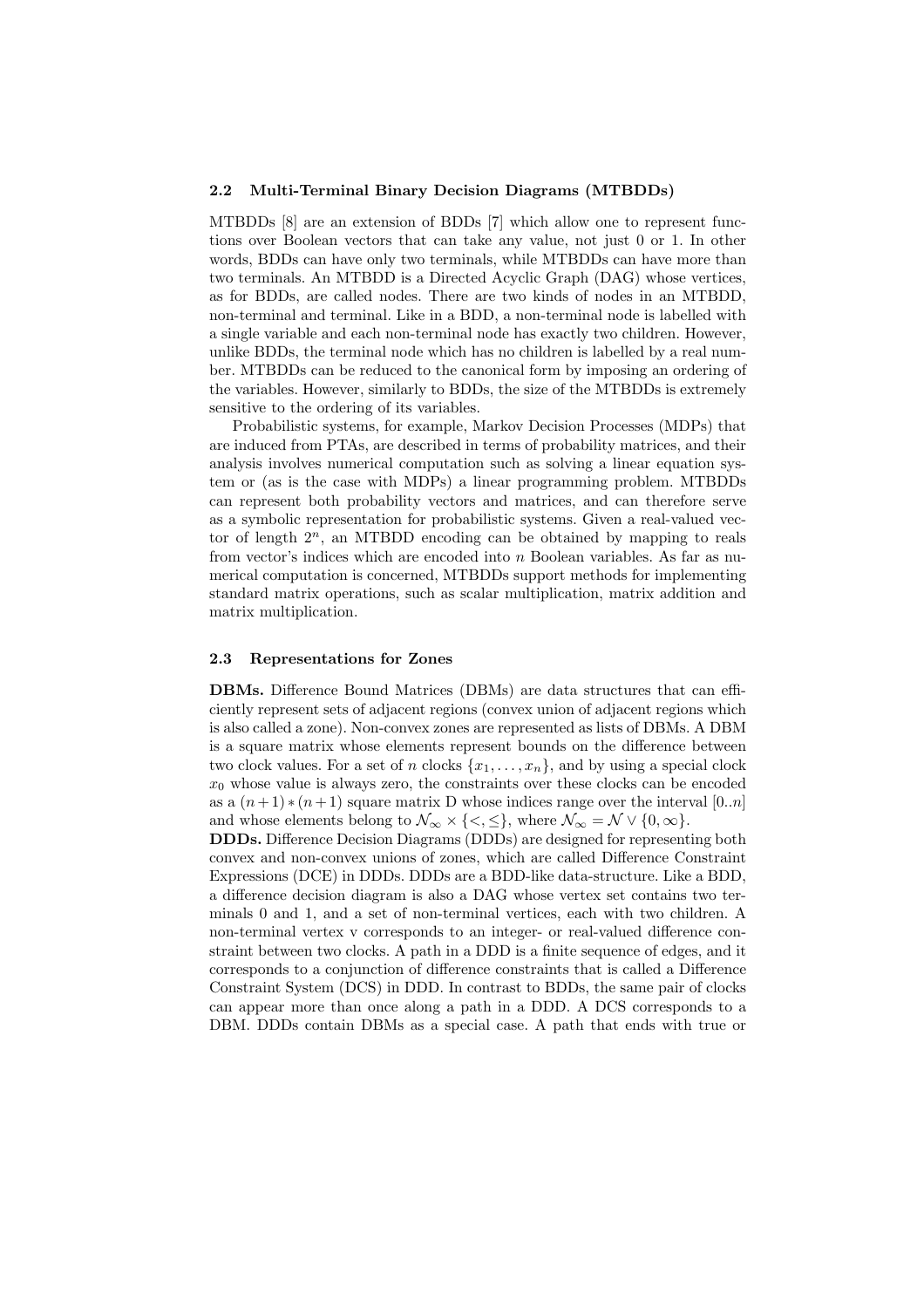false is called a 1-path or 0-path respectively. A path p is feasible if and only if the corresponding DCS has a solution. If the Difference Constraint System has no solution, the path is infeasible. Unlike in BDDs, both 0- and 1-paths can be feasible or infeasible because the difference constraints can interact with each other along the path.

#### 2.4 Encoding Probabilistic Timed Transitions

MTBDDs have been successfully applied for symbolic model checking of untimed probabilistic systems [1, 12], and specifically Markov Decision Processes (MDPs) which arise as the representation of the PTAs. The method relies on encoding sets of states as BDDs and the (probabilistic) transition relation between these states using MTBDDs, which can be done compactly if there is sufficient regularity in the model. For finite untimed probabilistic systems the potential state space is known in advance of constructing the symbolic representation of the model, as it can be deduced from the syntactic model description. This fact is exploited when formulating heuristics that determine BDD variable ordering, a good choice of which is essential to guarantee a compact model representation. The difficulty with model checking of PTAs is that the size of the state space is unknown beforehand, and states (location-zone pairs) are generated dynamically through the process of exploration of the zone graph using timed predecessor or successor operations. The resulting symbolic representation has to be amenable to such dynamic manipulation of the state space which has the potential to destroy regularity. Although, if using the region graph, the size of the state space of a PTA can be established in advance of the model construction, such an approach is impractical due to the region graph being exponential in the number of clocks and the maximal constant appearing in the model.

In this section we propose an encoding method for probabilistic timed automata based on MTBDDs. Below we describe how to encode the states and probabilistic edges. In this paper we focus on application of our method to forward probabilistic reachability analysis. However, it is also suitable for backward analysis.

Firstly, let us consider how to encode the state space. Each state in the state space has the form of  $(l, \zeta)$  where  $l \in L$  is the discrete part and  $\zeta \in Zones(\mathcal{X})$ is the zone. Our method is to use a Boolean vector to encode the discrete part of the pair and a separate Boolean vector for the zone part. The basic idea behind the Boolean encoding is that  $2<sup>n</sup>$  elements of a finite set could be encoded using  $n$  bits. For the discrete part, which is finite, the Boolean vector is further divided into several groups according the structure of the system, for example, the number of subcomponents and values of the non-clock variables following well-known heuristics established in [10, 11].

The number of zones, unfortunately, could be infinite when forward analysis is used. The technique in [4] guarantees the termination of the forward reachability search, which means that a finite set of zones could be obtained. Since the set of zones is finite, informally, we use a one-to-one function to assign a unique index to each zone and similar logarithmic encoding is applied. The invariant and the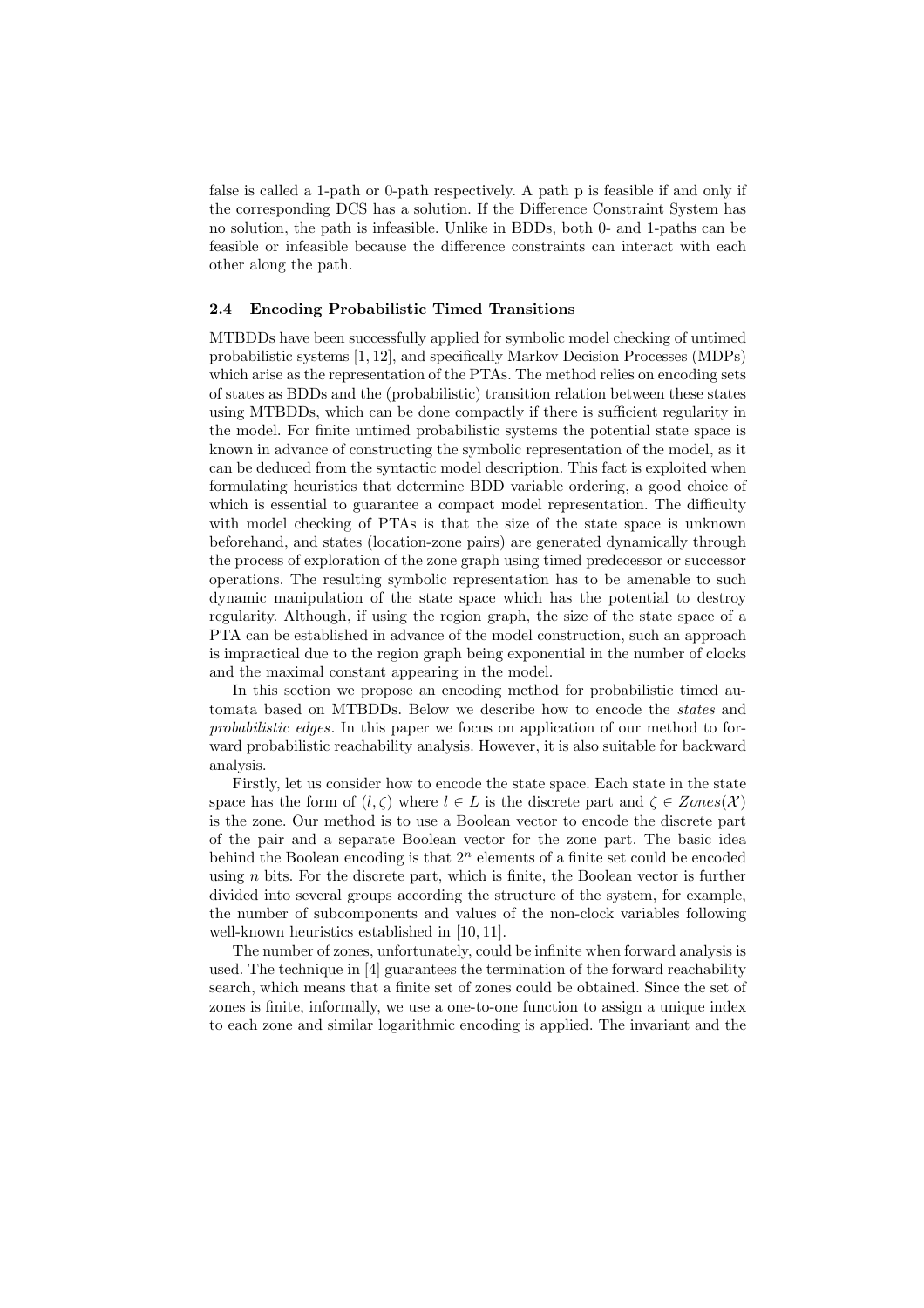guard appearing in the probabilistic transition are also zones, so a unique index value is assigned to each of them. In this paper we use a simple method for allocating indices; later, we discuss how this can be improved.

Next, let us consider the probabilistic transition relation. Each probabilistic edge has the form of the tuple  $(n, l, inv(l), l', inv(l'), g, X, p)$ , where n is (the encoding of) the non-deterministic choice, l and  $inv(l)$  are the current location and its invariant,  $l'$  and  $inv(l')$  are the next location and its invariant, g is the guard,  $X$  is the set of clocks to be reset and p is the probability value. The probability value is natively supported by MTBDDs. The number of nondeterministic choices in each state is finite and bounded. The maximum number of non-deterministic choices for all states is determined through parallel composition, and can therefore be encoded using the logarithmic encoding. It remains to encode the set  $X$  of clocks to be reset. There are a number of issues to consider when encoding the clock reset operation in the transition relation:

- Recall that each clock  $x \in \mathcal{X}$  could be set to different values and not simply zero. If we encode each reset in the transition, this means we need two sets of Boolean BDD variables for it: one for the clock and the other for the value that the clock should be set to.
- The total number of clocks to be reset appearing in the transition could vary.

Thus, we opt for a simple approach: a Boolean vector is reserved in the transition for assigning a unique index value to each distinct set  $X$  and each set  $X$  is explicitly stored as a list.

Below we summarise the main issues that have to be addressed when applying our encoding method:

- Unlike in the case of non-probabilistic timed systems, in which the on-the-fly technique [5] could be applied to make search algorithms finish as early as possible, the forward probabilistic reachability search has to construct the whole reachable zone graph in order to obtain the probability value.
- The size of the state space and transitions between these states of the generated probabilistic system is uncertain before the forward/backward algorithm, which dynamically generates these states, terminates.

As a result, we cannot fix the size of the vector of Boolean variables needed to encode the zone part in advance. Instead, we pre-allocate the vector based on an estimate.

#### 2.5 Implementation

Our proposed forward probabilistic reachability algorithm is given in Figure 1 in terms of MTBDD-based pseudo-code. Below we described the BDD and MTBDD operations needed for the algorithm. In the following, we assume M is an MTBDD, and x, y, z are the Boolean vectors which correspond to the MTBDD variables for row, column and non-deterministic choice in an MDP matrix.

– Operations  $\times$  and  $+$  are the MTBDD operations over the reals.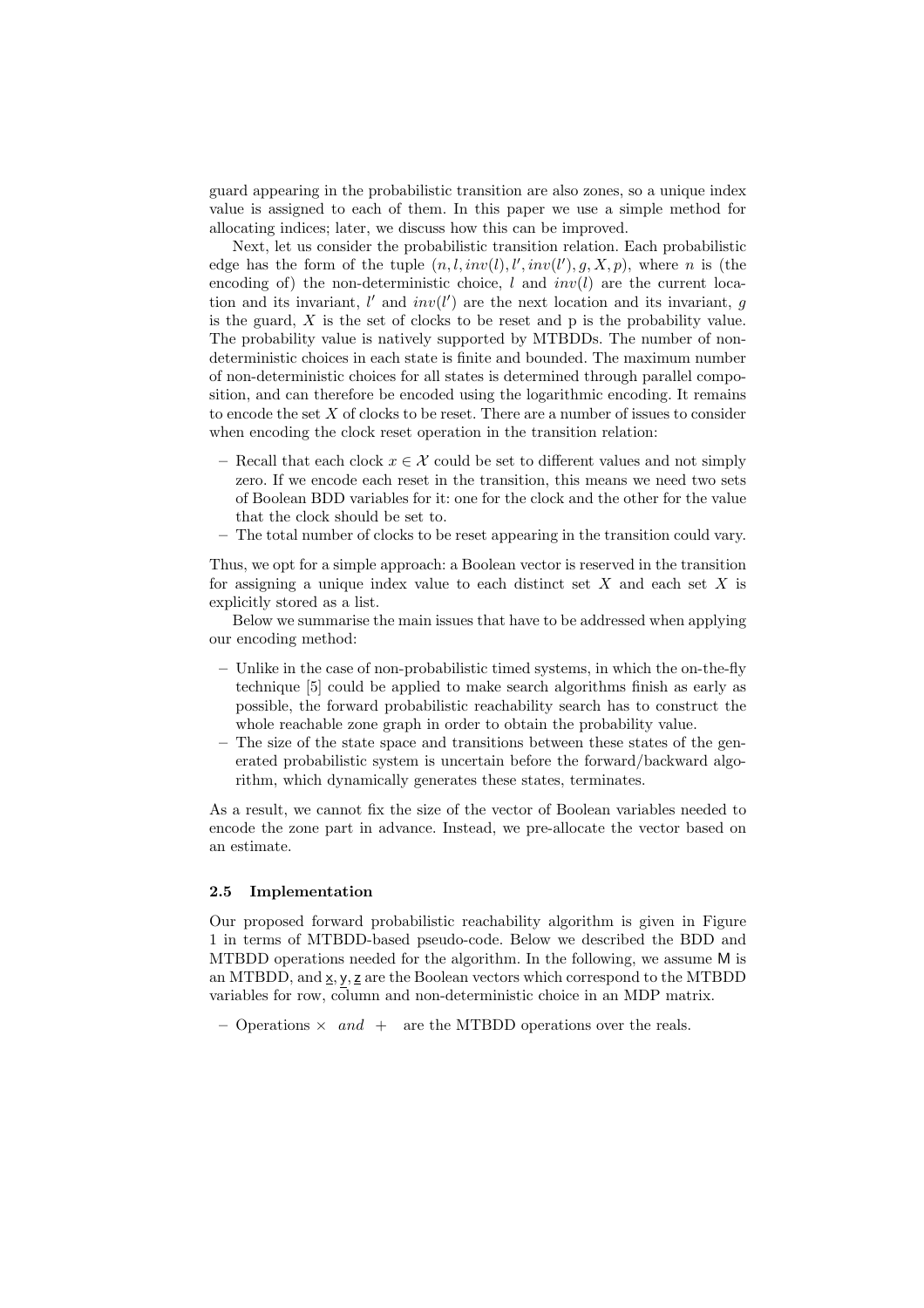- Operations  $\vee$ ,  $\wedge$  and  $\wedge$  are the BDD operations (and, or and difference) on sets.
- Function THRESHOLD $(M, >, 0)$  returns the BDD by replacing each terminal node with 1 if and only if its value is greater than 0.
- $-$  Function THEREEXISTS $(x, M)$  returns the MTBDD by deleting the nodes containing the Boolean vector x.
- Function REPLACEVARS $(M, y, \underline{x})$  returns the MTBDD by replacing the Boolean vector  $y$  with  $\underline{x}$ .

The algorithm in Figure 1 is an MTBDD-based implementation of the algorithm of [14] with respect to our encoding. The algorithm  $ModelCheckingPTA$ accepts three parameters: the probabilistic transition relation  $PS_{PTA}$ , which is an MTBDD-encoded representation of the syntax of the original probabilistic timed automaton, the initial set of states  $\phi_{init}$  and the set of target states  $\phi_{target}$ . Lines 1-4 deal with the initialisation: line 1 initialises the generated set of probabilistic transitions with the empty set, and lines 2-3 assign the initial set to both the front set and the reachable set. Lines 5-21 generate the finite-state graph, the edges of which are obtained in lines 8-11 by iterating timed and discrete successor operations. Each generated edge has the form of a tuple  $(n, l, l', \zeta, \zeta', p)$ , where *n* is the encoding of non-deterministic choice,  $(l, \zeta)$  corresponds to current symbolic state,  $(l', \zeta')$  is the next symbolic state in the generated transition, and p is the probability value. Line 6 constructs a temporary MTBDD with the information necessary for the timed and discrete successor operations by restricting to the front set: each path of the temporary MTBDD has the form of a tuple  $(n, l, \zeta, inv(l), l', inv(l'), g, X, p)$ , where l and l' are the current and next locations,  $inv(l)$  and  $inv(l')$  are the invariants associated with current and next location respectively,  $\zeta$  is the current zone associated with current location, g is the guard,  $X$  is the set of clocks to be reset and  $p$  is the probability. Lines 12-19 extract the reachable states from the generated probabilistic transition set and check whether the fixed point is reached. Line 20 adds the set of newly generated edges to the old one. Finally, in line 22, model checking is performed on the resulting finite-state probabilistic system to obtain the maximum probability of reaching the set of target locations. Lines 9.1-9.3 give the MTBDD-based pseudo-code of the construction of a single probabilistic edge of the generated MDP. Line 9.1 obtains the next zone by using standard zone successor operation. Line 9.2 uses the technique in [4] to obtain the unique normal form of the next zone and adds it to the list of zones if it is a new one, and otherwise it returns the unique index to it in the list. Line 9.3 constructs and returns the probabilistic edge of the generated MDP.

Remark. For the forward reachability search, each zone obtained is convex, and can be stored as a single DBM. (A convex zone in DDDs can only have one path; this is also true for CRDs or CDDs.) The operation NORMALISE( $\zeta, k$ ) (k-Normalization defined in [4]) to obtain the normal form of a zone  $\zeta$ , where k is the maximal constant appearing in the model or the specification, is necessary to guarantee the termination of the forward reachability search. For DDDs, the zone can be first transformed into a DBM on which the k-Normalization can be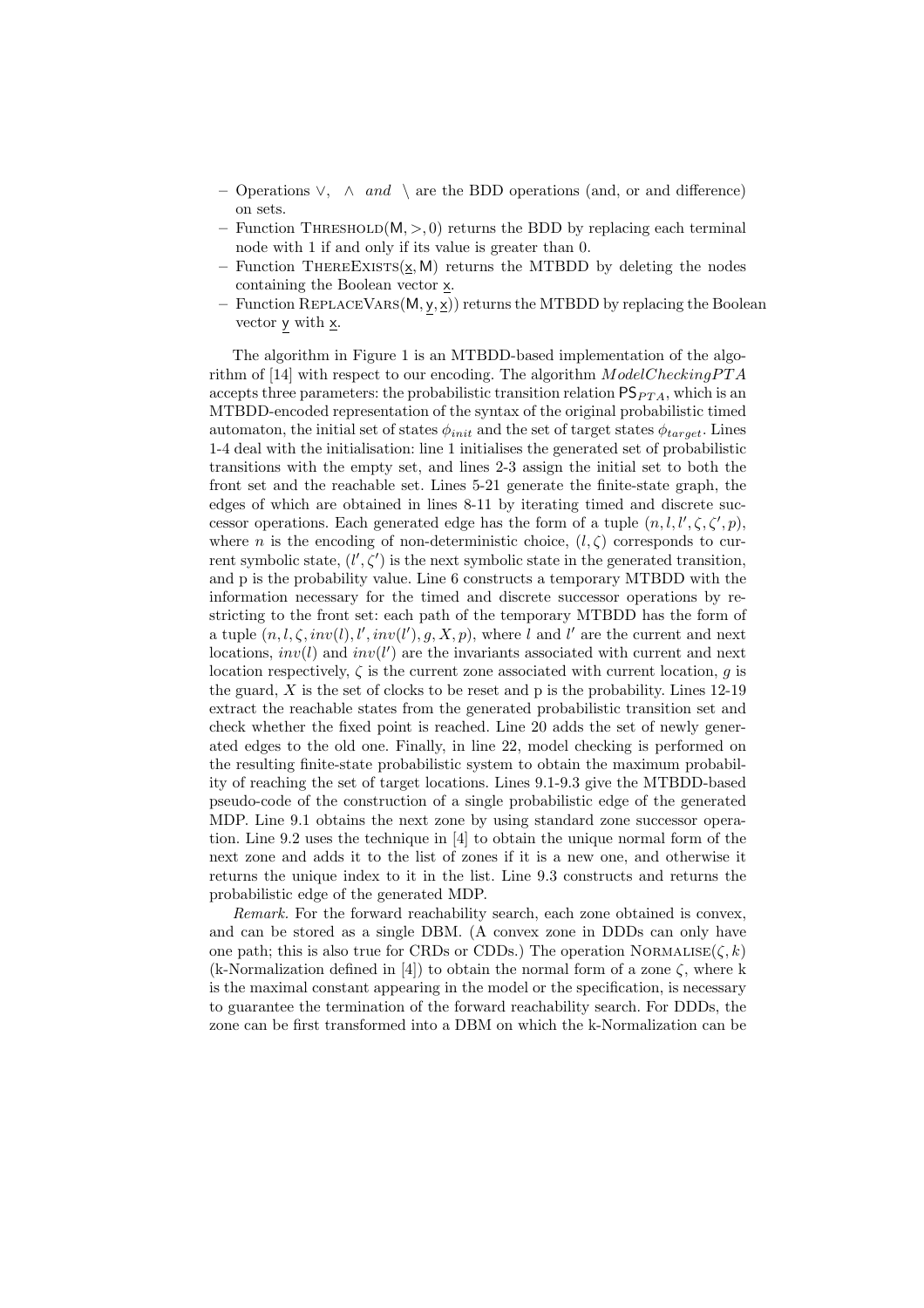applied, and then transformed back into a DDD. The case of CRDs and CDDs can be handled in a similar way.



Fig. 1. The MTBDD version of the  $ModelCheckingPTA$  algorithm

## 2.6 Backward Adaption

In this paper, we only present the application of our encoding method to forward analysis. However, it it also suitable for backward analysis. What is needed is a replacement of lines 9.1-9.3 with the corresponding backward step, and initialisation with the target set instead of the initial set.

## 3 Experimental Results

## 3.1 Tool Overview

Using the Colorado University Decision Diagrams (CUDD) package, a symbolic model checker has been implemented which supports forward probabilistic reachability model checking via the algorithm originally presented in [14]. This is the first symbolic implementation of the forward reachability algorithm.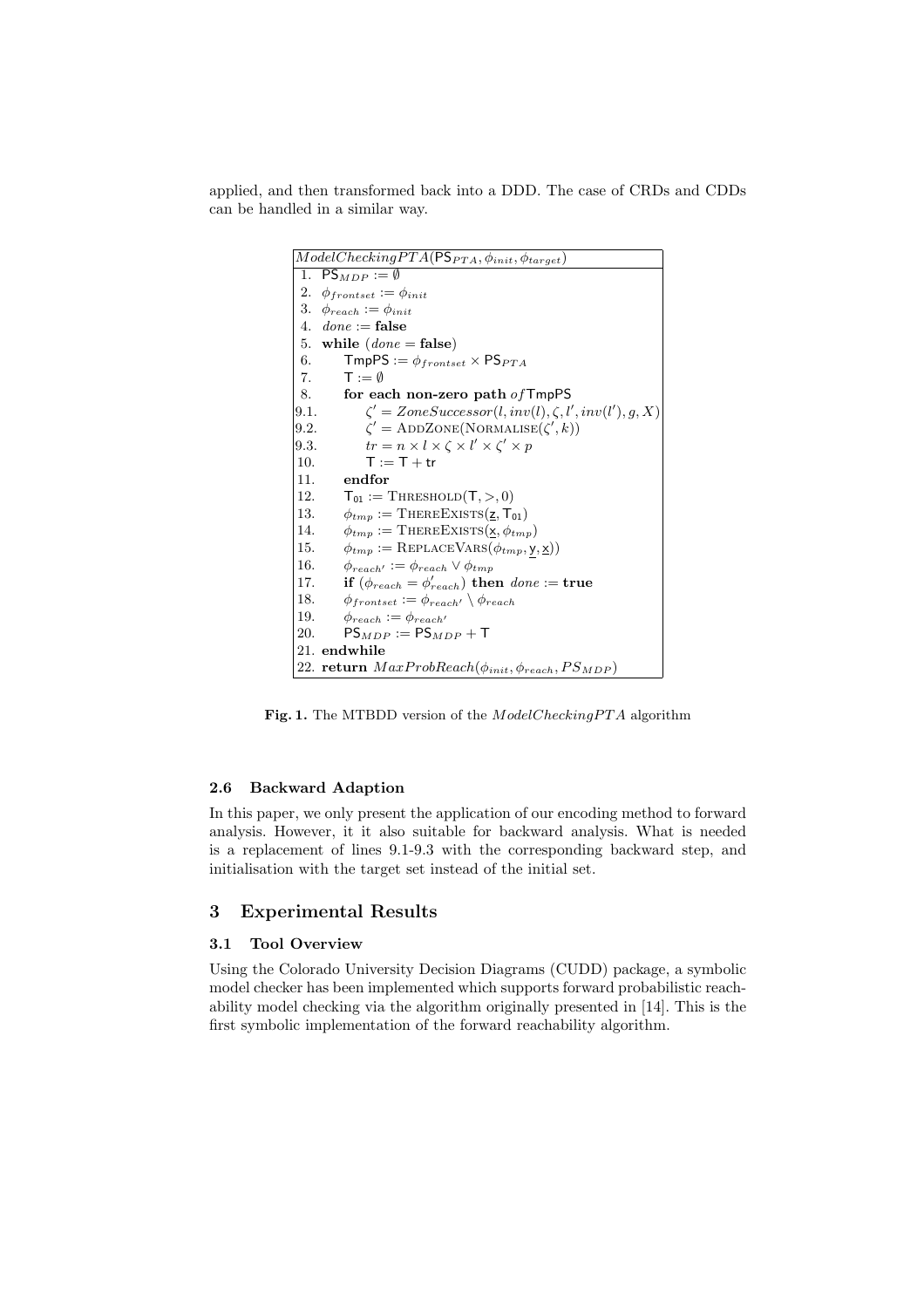Our tool takes as input a description of a system written in a probabilistic variant of the guarded commands language with real-time clocks (currently, the PRISM input language does not support real-time clocks). It first parses the PTA model from this description into an MTBDD, and then computes the set of probabilistically reachable states which comprise the model, which is an MDP over location-zone pairs [14]. The tool then performs model checking over this MDP in the standard way, and calculates the probability of reaching the target set to determine whether the specification is satisfied. In this tool, the model construction and reachability analysis are implemented using MTBDDs to represent both the discrete part of the state and the placeholder, reserved in the Boolean vector of the BDD variables, that represents the zone. The tool supports two kinds of representation of timing information: DBMs and DDDs.

The transition relation of the PTA model is encoded within MTBDDs. Unlike untimed probabilistic model checking, the MDP model is dynamically constructed via forward searching which involves timing operations, for example, the timed successor. The generated MDP differs from the original PTA in that it represents the dynamic behaviour of the PTA, which is computed via forward exploration and dynamically filled using the placeholders reserved in the BDD vector. Although the tool currently supports only forward analysis and two kinds of representation for timing information, our encoding method is general: firstly, other data structures for representing timing information could be integrated; secondly, backward reachability analysis is also suitable for this encoding.

#### 3.2 Case Studies

We present experimental results based on three case studies: the IEEE 1394 FireWire root contention protocol, the IEEE 802.3 CSMA/CD (Carrier Sense, Multiple Access with Collision Detection) protocol and Milner's scheduler. The models for FireWire and CSMA/CD are the same as those used in [16]. The model for Milner's scheduler is that used in [17] with only one clock.

In the tables, "-" denotes that the data is not available. We omit the probability values since they all agree with those calculated previously by other methods.

The results obtained from verifying the abstract and the full models of Firewire root contention protocol [15] are shown in Table 1 and Table 2. The property verified is the minimum probability that, from the initial state, a leader (root) is chosen before the deadline is reached. Table 5 and Table 6 show the memory consumption. Table 3 and Table 4 include results for the CSMA/CD protocol when computing the maximum and minimum probability of both stations correctly delivering their packets by the deadline D. Table 7 and Table 8 show the memory consumption. Table 9 shows the result of verifying Milner's scheduler when computing the maximum probability of any two cyclers being in the critical section at the same time.

To evaluate our encoding method, we also implemented an explicit version of the data structure which stores explicitly the discrete part of the symbolic states.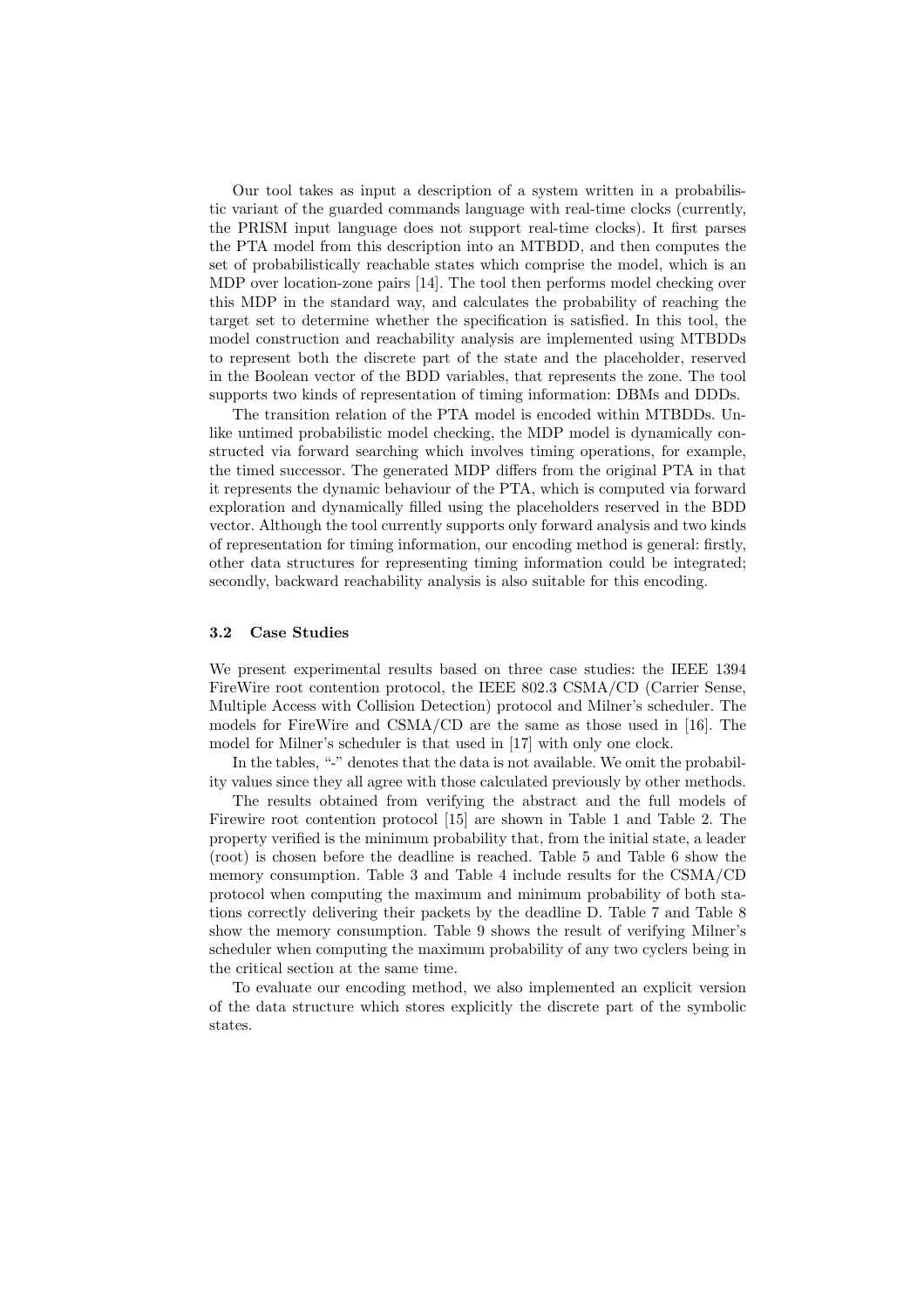| Deadline States |       | Time(Explicit) |                |       | Time(Symbolic)      |      |             |      |  |
|-----------------|-------|----------------|----------------|-------|---------------------|------|-------------|------|--|
|                 |       |                |                |       | MTBDD/DDD MTBDD/DBM |      |             |      |  |
|                 |       | Forward        | Construct.     | M.C.  | S.F.C.              | M.C. | S.F.C.      | М.С. |  |
| 2000            | 64    | 0.26           | 0.14           | 0.01  | 0.06                | 0.01 | 0.07        | 0.01 |  |
| 2500            | 88    | 0.30           | 0.20           | 0.02  | 0.07                | 0.01 | 0.09        | 0.01 |  |
| 3000            | 88    | 0.28           | 0.20           | 0.02  | 0.08                | 0.01 | 0.09        | 0.01 |  |
| 3500            | 124   | 0.38           | 0.34           | 0.02  | 0.18                | 0.01 | 0.11        | 0.01 |  |
| 4000            | 162   | 0.41           | 0.61           | 0.02  | 0.20                | 0.01 | 0.13        | 0.01 |  |
| 4500            | 159   | 0.43           | 0.59           | 0.02  | 0.26                | 0.01 | 0.13        | 0.01 |  |
| 5000            | 208   | 0.51           | 0.96           | 0.026 | 0.29                | 0.01 | 0.16        | 0.01 |  |
| 5500            | 244   | 0.56           | 1.42           | 0.03  | 0.38                | 0.02 | 0.19        | 0.02 |  |
| 6000            | 253   | 0.58           | 1.42           | 0.03  | 0.42                | 0.02 | 0.19        | 0.02 |  |
| 7000            | 348   | 0.70           | 3.07           | 0.04  | 0.83                | 0.02 | 0.28        | 0.02 |  |
| 8000            | 438   | 0.80           | 4.67           | 0.05  | 0.98                | 0.03 | 0.35        | 0.03 |  |
| 9000            | 506   | 0.91           | 6.29           | 0.05  | 1.32                | 0.03 | 0.40        | 0.03 |  |
| 10000           | 609   | 1.12           | 10.34          | 0.06  | 1.85                | 0.04 | 0.56        | 0.04 |  |
| 20000           | 2124  | 3.20           | 117.37         | 0.13  | 17.77               | 0.19 | 0.56        | 0.04 |  |
| 30000           | 4546  | 10.87          | 615.42         | 0.30  | 76.80               | 0.39 | 2.29        | 0.18 |  |
| 40000           | 7851  | 27.20          | 1846.90        | 1.55  | 225.35              | 0.65 | 7.43        | 0.39 |  |
| 50000           | 12094 | 58.37          | 5017.27        | 2.77  | 534.15              | 1.00 | 18.54       | 0.65 |  |
| 60000           | 17231 | 103.09         |                |       | 1082.36             | 1.63 | 36.72       | 1.00 |  |
| 70000           | 23305 | 170.43         | $\overline{a}$ |       | 2492.07             | 2.42 | 66.43       | 1.65 |  |
| 80000           | 30251 | 273.99         | $\overline{a}$ |       | 4217.03             | 3.09 | 182.13      | 3.08 |  |
| 90000           | 38151 | 427.81         |                |       | 6753.72             |      | 3.95 276.52 | 3.97 |  |

Table 1. Verification of the abstract model  $I_1^p$  with wire delay set to 360 ns

Table 2. Verification of the full model  $Impl<sup>p</sup>$  with wire delay set to 360 ns

| Deadline |        |                |                    |      |                     |                |          |       |  |  |
|----------|--------|----------------|--------------------|------|---------------------|----------------|----------|-------|--|--|
|          | States | Time(Explicit) |                    |      |                     | Time(Symbolic) |          |       |  |  |
|          |        |                |                    |      | MTBDD/DDD MTBDD/DBM |                |          |       |  |  |
|          |        |                | Forward Construct. | M.C. | S.F.C.              | M.C.           | S.F.C.   | М.С.  |  |  |
| 2000     | 951    | 6.42           | 9.26               | 0.04 | 25.87               | 0.05           | 7.44     | 0.05  |  |  |
| 2500     | 1415   | 9.89           | 32.47              | 0.09 | 56.66               | 0.10           | 11.71    | 0.10  |  |  |
| 3000     | 1425   | 9.99           | 32.45              | 0.09 | 57.13               | 0.12           | 11.79    | 0.11  |  |  |
| 3500     | 2092   | 14.79          | 87.48              | 0.14 | 122.52              | 0.19           | 17.59    | 0.20  |  |  |
| 4000     | 2803   | 19.94          | 186.22             | 0.18 | 219.03              | 0.23           | 24.03    | 0.23  |  |  |
| 4500     | 2799   | 20.53          | 196.01             | 0.21 | 217.41              | 0.24           | 24.84    | 0.24  |  |  |
| 5000     | 3725   | 27.50          | 375.07             | 0.25 | 385.72              | 0.27           | 34.49    | 0.27  |  |  |
| 5500     | 4432   | 33.02          | 543.03             | 0.33 | 542.73              | 0.39           | 41.79    | 0.39  |  |  |
| 6000     | 4675   | 35.29          | 697.63             | 0.37 | 609.45              | 0.49           | 44.81    | 0.51  |  |  |
| 7000     | 6545   | 51.25          | 1403.52            | 0.52 | 1180.10             | 0.61           | 66.24    | 0.60  |  |  |
| 8000     | 8437   | 67.95          | 2523.33            | 0.71 | 1966.27             | 0.85           | 90.17    | 0.84  |  |  |
| 9000     | 9879   | 82.23          | 3925.66            | 0.86 | 2694.23             | 0.86           | 110.52   | 0.87  |  |  |
| 10000    | 11988  | 143.79         |                    |      | 4662.95             | 1.47           | 135.65   | 1.39  |  |  |
| 20000    | 44335  | 543.16         |                    |      |                     | ۰              | 947.65   | 5.37  |  |  |
| 30000    | 96592  | 1693.48        |                    | ۰    |                     | Ĭ.             | 3607.68  | 12.42 |  |  |
| 40000    | 168514 | 4135.01        |                    | ۰    |                     | Ĭ.             | 10112.92 | 22.84 |  |  |
| 50000    | 261131 | ٠              |                    | ۰    | ۰                   | Ĭ.             | 23297.78 | 35.03 |  |  |
| 60000    | 373429 | ۰              | ٠                  | ٠    | ۰                   | Ĭ.             | 45553.48 | 54.89 |  |  |
| 70000    |        | ۰              |                    | ٠    | ۰                   | ۰              |          |       |  |  |
| 80000    | ۰      | ۰              |                    | ۰    | ۰                   | ۰              | ۰        |       |  |  |
| 90000    | ۰      | ۰              |                    | ۰    | ۰                   | ۰              | ۰        |       |  |  |

Performance. In tables [1-4], the term "Explicit" refers to the explicit version and "MTBDD/DDD" refers to the version which uses MTBDDs for encoding the discrete part and DDDs for timing information; "MTBDD/DBM" refers to the version which differs from the "MTBDD/DDD" by using DBMs instead of DDDs. However, in order to model check certain properties, the explicit version involves two steps: first, it generates the reachable states, and next it represents those as a model in the PRISM input language, which is then passed to PRISM to finish the verification process. On the other hand, in the "MTBDD/DDD" and "MTBDD/DBM" versions, as they have already been partly integrated with PRISM, the overall checking process does not go through the PRISM input language: the tool constructs the target MDP models in MTBDDs and directly calls functions provided by PRISM.

Here we only consider the algorithm performance and the number of states obtained from the experiments. The leftmost column of these tables gives the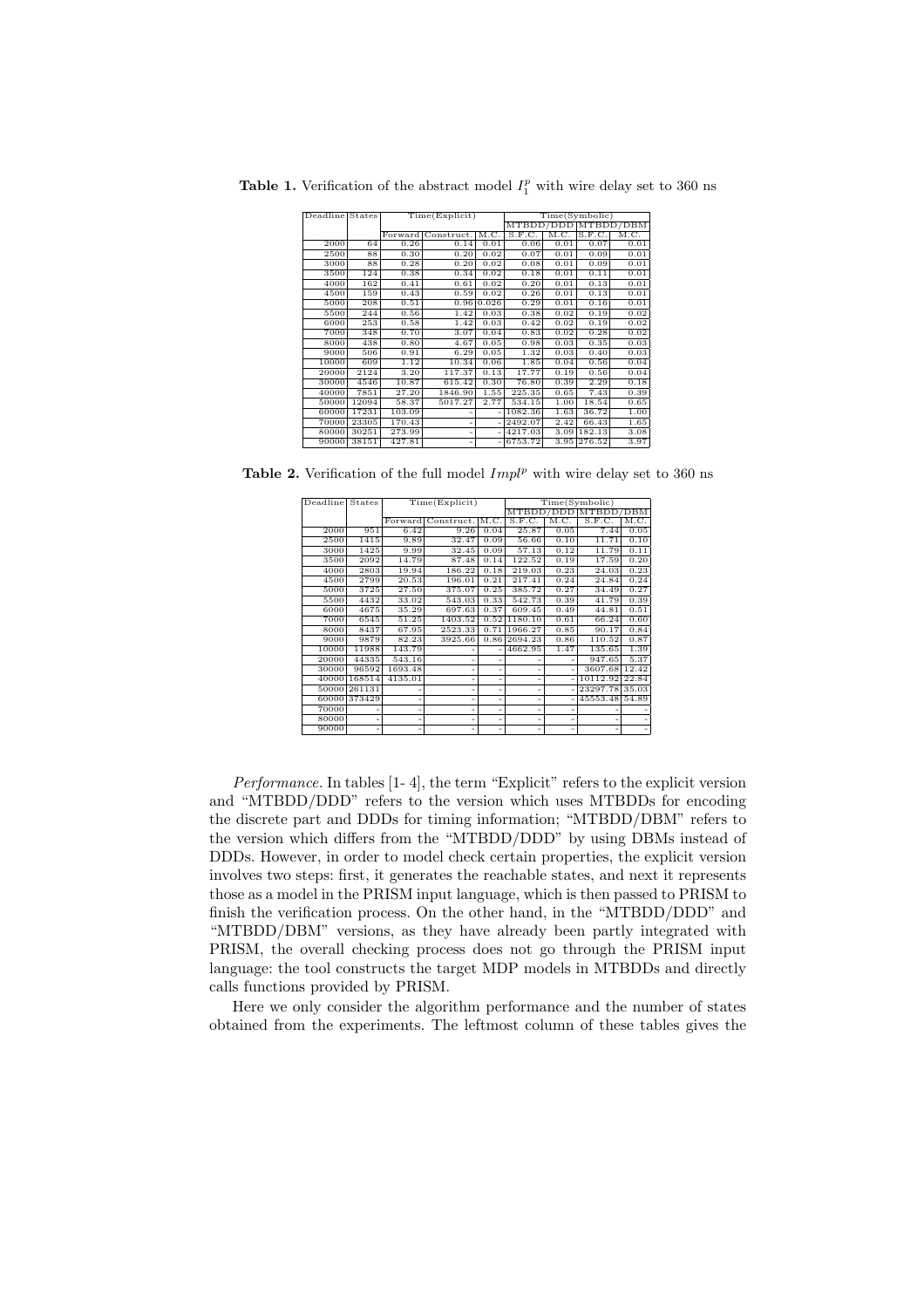| Deadline States |       | Time(Explicit) |                         |      |         | Time(Symbolic) |                     |       |
|-----------------|-------|----------------|-------------------------|------|---------|----------------|---------------------|-------|
|                 |       |                |                         |      |         |                | MTBDD/DDD MTBDD/DBM |       |
|                 |       |                | Forward Construct. M.C. |      | S.F.C.  | M.C.           | S.F.C.              | M.C.  |
| 1000            | 6404  | 26.89          |                         |      | 47.17   | 0.00           | 34.84               | 0.00  |
| 1200            | 9034  | 43.94          | ۰                       |      | 945.28  | 0.00           | 56.55               | 0.00  |
| 1400            | 11771 | 66.47          |                         |      | 1611.72 | 0.01           | 82.79               | 0.01  |
| 1600            | 15329 | 100.45         | ۰                       |      | 2752.01 | 0.00           | 125.33              | 0.01  |
| 1800            | 19453 | 148.20         | 11021.07                | 0.79 | 4452.55 | 1.22           | 183.39              | 1.22  |
| 2000            | 23468 | 204.11         |                         |      | 6517.29 | 2.76           | 255.06              | 2.66  |
| 2200            | 28516 | 281.92         | $\overline{a}$          |      | 9667.14 | 5.60           | 351.47              | 5.48  |
| 2400            | 34023 | 381.79         | ٠                       |      |         |                | 476.85              | 9.59  |
| 2600            | 39970 | 503.00         | ٠                       |      |         | ۰              | 631.94              | 14.45 |
| 2800            | 45654 | 628.90         | ٠                       | ۰    |         |                | 804.11              | 20.52 |
| 3000            | 52561 | 811.40         | ٠                       | ۰    |         |                | 1028.94             | 27.25 |

**Table 3.** Verification of the full CSMA/CD model (max, backoff=1)

**Table 4.** Verification of the full  $CSMA/CD$  model (min, backoff=1)

| Deadline States |       | Time(Explicit) |                         |      | Time(Symbolic) |      |                     |      |
|-----------------|-------|----------------|-------------------------|------|----------------|------|---------------------|------|
|                 |       |                |                         |      |                |      | MTBDD/DDD MTBDD/DBM |      |
|                 |       |                | Forward Construct. M.C. |      | S.F.C.         | M.C. | S.F.C.              | М.С. |
| 1000            | 6408  | 26.86          | 934.96                  | 0.26 | 471.32         | 0.32 | 34.53               | 0.32 |
| 1200            | 9038  | 44.14          | 2103.15                 | 0.33 | 944.00         | 0.42 | 56.82               | 0.41 |
| 1400            | 11775 | 66.08          | 3567.70                 | 0.41 | 1609.68        | 0.51 | 83.00               | 0.49 |
| 1600            | 15333 | 100.83         | 6106.86                 |      | 0.51 2746.67   | 0.60 | 124.82              | 0.59 |
| 1800            | 19453 | 147.69         |                         |      |                |      | 182.64              | 1.94 |
| 2000            | 23468 | 202.60         |                         |      |                | ۰    | 253.95              | 2.55 |
| 2200            | 28516 | 280.17         |                         | ۰    |                | ۰    | 349.63              | 3.32 |
| 2400            | 34023 | 382.47         |                         | ۰    |                | ۰    | 474.25              | 4.08 |
| 2600            | 39970 | 503.26         |                         | ۰    |                |      | 631.54              | 5.19 |
| 2800            | 45654 | 632.84         |                         | ۰    |                | ۰    | 799.57              | 6.42 |
| 3000            | 52561 | 814.99         |                         |      |                | ۰    | 1027.52             | 7.68 |

different deadlines. The second column shows the number of symbolic states generated via the forward construction. The column "S.F.C." refers to the symbolic forward and construction. The column "M.C." refers to the computation time for model checking the given properties against the MDP model encoded as an MTBDD. The unit for all columns "Time" is seconds. Notice that there are three columns under the "Explicit" version: the first column represents the time taken to generate the reachable states and translate the model to the PRISM input language, while the second refers to model construction time by PRISM via explicit encoding.

The times for model checking are nearly same for the three versions. We comment on the time spent on constructing MDP models encoded as MTBDDs via forward analysis. Compared to the explicit implementation, the symbolic encoding version based on DBMs has a significant advantage: the time spent on generating the MDP models is no longer a problem, since it took 110 seconds to perform both the forward construction and to generate the MDP in MTBDDs for the full model  $Impl<sup>p</sup>$  with deadline 9000 ns, whilst it took 3925 seconds to generate the MDP model alone with the same deadline with the explicit version.

For the abstract model, the DDD-based version performs as well as the DBMbased one. However, for the full model  $Impl<sup>p</sup>$ , it is slower due to a large number of intermediate DDD nodes being generated, which forces the DDD run-time library to invoke garbage collection. The main reason is that DDDs have no canonical property.

Memory. With regard to memory usage, we need to consider two kinds of usage for each symbolic state: the memory for the discrete part and the zone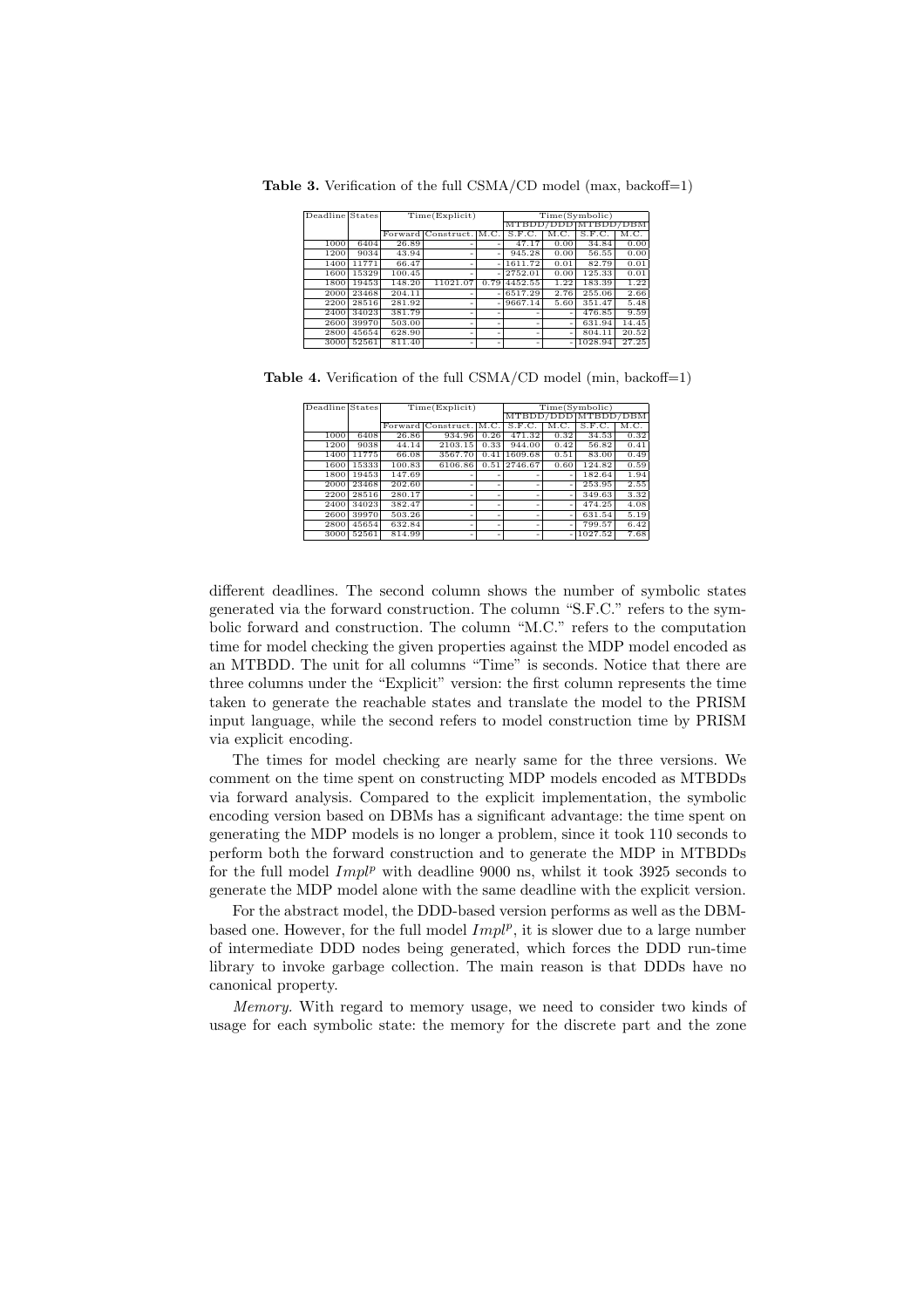Table 5. Memory consumption of the abstract model  $I_1^p$  with wire delay set to 360 ns

| Deadline | Nodes | Nodes                   |           | Mem.<br>(Zone) |        |
|----------|-------|-------------------------|-----------|----------------|--------|
|          |       | (Explicit)   (Discrete) |           | DDD            | DBM    |
|          |       |                         |           | Peak Estimated |        |
| 2000     | 218   | 255                     | 49.52     | 5.47           | 1.27   |
| 2500     | 289   | 324                     | 77.66     | 6.89           | 1.55   |
| 3000     | 289   | 325                     | 91.38     | 7.85           | 1.69   |
| 3500     | 364   | 364                     | 136.94    | 9.49           | 2.07   |
| 4000     | 481   | 503                     | 220.61    | 12.47          | 2.64   |
| 4500     | 474   | 486                     | 253.15    | 13.51          | 2.81   |
| 5000     | 580   | 552                     | 356.84    | 16.02          | 3.34   |
| 5500     | 680   | 625                     | 476.98    | 18.76          | 3.90   |
| 6000     | 701   | 656                     | 555.90    | 20.40          | 4.22   |
| 7000     | 905   | 833                     | 942.16    | 26.91          | 5.48   |
| 8000     | 1087  | 986                     | 1365.55   | 32.54          | 6.61   |
| 9000     | 1219  | 1075                    | 1951.06   | 39.29          | 7.88   |
| 10000    | 1401  | 1290                    | 2759.18   | 46.87          | 9.42   |
| 20000    | 3143  | 2893                    | 30232.26  | 157.91         | 31.18  |
| 30000    | 5171  | 4823                    | 136341.71 | 336.74         | 66.27  |
| 40000    | 6892  | 7003                    | 402995.33 | 579.55         | 113.98 |
| 50000    | 8980  | 8897                    | 225775.35 | 890.07         | 174.97 |
| 60000    | 10792 | 11085                   | 497021.90 | 1268.42        | 249.26 |
| 70000    | 12938 | 13557                   | 666931.81 | 1712.98        | 336.59 |
| 80000    | 14810 | 18637                   | 229405.34 | 2222.45        | 436.61 |
| 90000    |       | 18679                   | 397636.89 | 2799.86        | 550.05 |

Table 6. Memory consumption of the full model  $Impl<sup>p</sup>$  with wire delay set to 360 ns

| Deadline | Nodes      | Nodes      | Mem.       | (Zone)                    |          |
|----------|------------|------------|------------|---------------------------|----------|
|          | (Explicit) | (discrete) |            | $\overline{\mathrm{DDD}}$ | DBM      |
|          |            |            |            | Peak Estimated            |          |
| 2000     | 1719       | 2489       | 46343.66   | 324.46                    | 143.75   |
| 2500     | 2556       | 3616       | 93414.54   | 492.84                    | 207.75   |
| 3000     | 2585       | 3718       | 94993.58   | 502.61                    | 210.25   |
| 3500     | 3384       | 4927       | 184895.18  | 728.27                    | 299.50   |
| 4000     | 4610       | 5834       | 318451.16  | 977.65                    | 398.75   |
| 4500     | 4476       | 5735       | 322968.19  | 991.48                    | 397.75   |
| 5000     | 5291       | 6695       | 546041.32  | 1311.11                   | 525.25   |
| 5500     | 6003       | 8181       | $800000^+$ | 1559.77                   | 623.50   |
| 6000     | 6404       | 8220       | $800000^+$ | 1653.37                   | 657.75   |
| 7000     | 8449       | 10377      | $800000^+$ | 2317.22                   | 916.25   |
| 8000     | 9818       | 11865      | $800000^+$ | 2983.175                  | 1179.25  |
| 9000     | 11856      | 13735      | $800000+$  | 3519.195                  | 1381.75  |
| 10000    |            | 15484      |            |                           | 1673.50  |
| 20000    |            | 35157      |            |                           | 6201.75  |
| 30000    |            | 56374      |            |                           | 13534.50 |
| 40000    |            | 76978      | ٠          |                           | 23638.00 |
| 50000    |            | 99116      | ٠          |                           | 36661.75 |
| 60000    | ۰          | 123220     | ٠          |                           | 52459.25 |
| 70000    | ۰          |            | ٠          |                           |          |
| 80000    | ۰          |            | ٠          | ۰                         |          |
| 90000    |            | ۰          |            | ۰                         |          |

part. In tables [5- 8], the unit for all columns under "Mem." is in kilo-Bytes and the unit for all columns under "Nodes" is the number of the nodes in the MTBDD where each node occupies 20 bytes.

Compared with the explicit version, both symbolic versions use more nodes. However, the chief contributor to the growth in the size of our symbolic data structures seems to be the fact that we do not exploit regularity in the zone representation because this first implementation allocates unique indices to zones in an arbitrary order which are then stored in the placeholders. The results of [9] show that such regularity exists and we have adapted this method and obtained preliminary results which will appear in the first author's coming thesis.

We note that the symbolic versions are performing the generation of the state space dynamically at the same time as calculating the encoding, while the explicit version does not start to encode the MTBDD until the whole state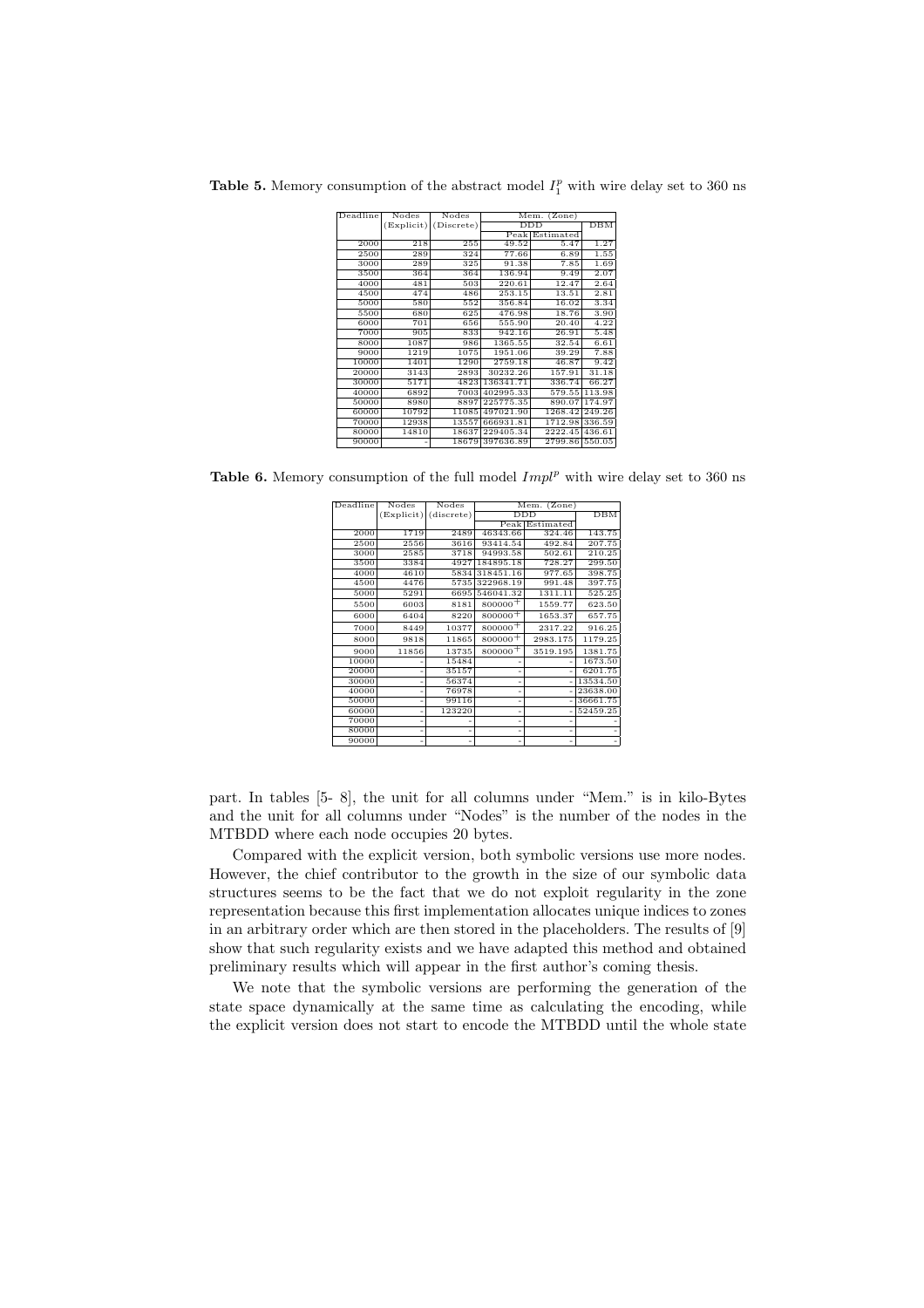| Deadline | Nodes     | Nodes      | Mem. (Zone) | DBM            |         |
|----------|-----------|------------|-------------|----------------|---------|
|          | Explicit) | (discrete) |             | DDD            |         |
|          |           |            |             | Peak Estimated |         |
| 1000     |           | 10752      | 577832.75   | 1099.57        | 399.71  |
| 1200     |           | 13434      | $800000^+$  | 1558.76        | 564.45  |
| 1400     |           | 15968      | $800000+$   | 2039.87        | 737.11  |
| 1600     |           | 19426      | $800000+$   | 2667.49        | 962.01  |
| 1800     | 16697     | 22903      | $800000+$   | 3397.76        | 1223.73 |
| 2000     | 19276     | 25962      | $800000+$   | 4108.15        | 1478.71 |
| 2200     | 22260     | 30181      | $800000+$   | 5005.77        | 1800.20 |
| 2400     |           | 33949      |             |                | 2151.37 |
| 2600     |           | 38187      |             | ۰              | 2530.37 |
| 2800     |           | 41611      |             | ۰              | 2894.82 |
| 3000     |           | 45527      |             |                | 3337.11 |

Table 7. Memory consumption of the full model CSMA (max, backoff=1)

Table 8. Memory consumption of the full model CSMA (min, backoff=1)

| Deadline | Nodes      | Nodes      | Mem.                |           |         |
|----------|------------|------------|---------------------|-----------|---------|
|          | (Explicit) | (discrete) | DDD                 |           | DBM     |
|          |            |            | Peak                | Estimated |         |
| 1000     | 7466       | 10868      | 578877.20           | 1100.67   | 400.10  |
| 1200     | 9753       | 13492      | $800000+$           | 1559.85   | 564.84  |
| 1400     | 11383      | 16036      | $800000+$           | 2040.96   | 737.50  |
| 1600     | 14227      | 19638      | $800000+$           | 2668.59   | 962.40  |
| 1800     | 16714      | 23130      | 800000 <sup>+</sup> | 3397.76   | 1223.73 |
| 2000     | 19694      | 26331      |                     |           | 1478.71 |
| 2200     |            | 30381      |                     |           | 1800.20 |
| 2400     |            | 34271      |                     |           | 2151.37 |
| 2600     |            | 38092      |                     | ۰         | 2530.37 |
| 2800     |            | 41681      | ۰                   |           | 2894.82 |
| 3000     |            | 45374      |                     |           | 3337.11 |

space is generated. We compare the memory usage on the zone part because those for the discrete part are the same for both symbolic versions. The memory consumption for DBMs is that actually used. For DDDs, we cannot give the actual memory consumption, and instead give both the estimated and peak time memory consumption. The column "Estimated" refers to an estimation of the memory consumption of all zones based on DDDs when reaching the fixed point. The column "Peak" refers to the highest value of memory consumption by DDDs when reaching the fixed point. The DBM-based representation uses less memory than the DDD-based representation. In practice, as shown in Table 6, the estimation of memory consumption for zones in DDDs is around 3-5 times as many as those in DBMs. However, compared with those by DBMs, the peak memory consumption of DDDs is huge, since DDDs use 1000 times more memory than DBMs for the full model  $Impl<sup>p</sup>$  with deadline 5000 ns. 800000<sup>+</sup> means garbage collection occurred (DDD run-time library configuration with 800M). We note, however, that since non-convex zones arise in backward exploration it is difficult to predict how the representations will behave in the latter case.

Scalability. In Table 9, the column "Prod. const." is the time spent on parallel composition to build the product model and the column "Encoding" the time on encoding the product model into MTBDDs. In the case study of Milner's scheduler, which shows the scalability of our method and generates only five zones in total after the application of the forward algorithm, the result is not as good as those obtained with DDDs [17]. This is partly because the experimental nature of our implementation not only involves zone search but probability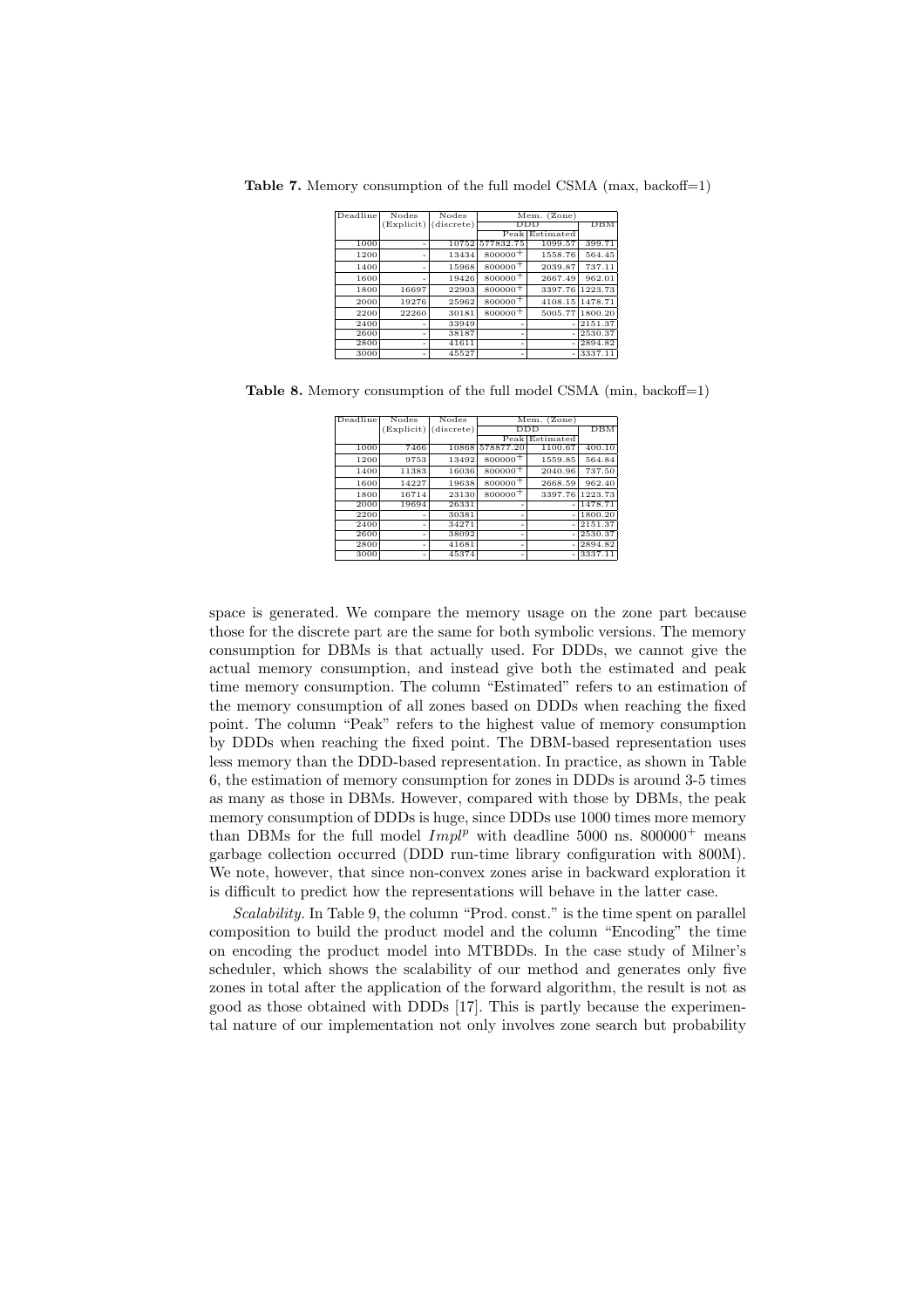Table 9. Verification of the Milner's scheduler with only one clock

| N  | Symbolic/Time<br>Prob. |                             |       |        |      |  |  |
|----|------------------------|-----------------------------|-------|--------|------|--|--|
|    |                        | Nodes Prod. const. Encoding |       | S.F.C  |      |  |  |
|    | (Discrete)             |                             |       |        |      |  |  |
| 4  | 1890                   | 0.21                        | 0.11  | 0.27   | 0.00 |  |  |
| 5  | 2981                   | 0.35                        | 0.30  | 0.63   | 0.00 |  |  |
| 6  | 4345                   | 0.93                        | 0.79  | 1.76   | 0.00 |  |  |
| 7  | 5989                   | 3.50                        | 2.42  | 5.22   | 0.00 |  |  |
| 8  | 7925                   | 19.02                       | 7.16  | 15.02  | 0.00 |  |  |
| 9  | 26276                  | 113.56                      | 19.18 | 40.14  | 0.00 |  |  |
| 10 | 143762                 | 591.91                      | 50.41 | 103.50 | 0.00 |  |  |
| 11 |                        |                             |       |        |      |  |  |

computation as well, and partly because the parallel composition of components is constructed explicitly and does not utilise the Kronecker approach [10] implemented in PRISM which is based on good heuristics for BDD variable ordering that can yield compact MTBDDs.

## 4 Conclusion

We have proposed an MTBDD-based placeholder encoding method for model checking of probabilistic timed automata and implemented an experimental tool using the CUDD package. The timing information is represented as either DBMs or DDDs. Our method allows one to use other data structures, for example, CRDs [20] or CDDs [2], for representing the timing information.

Future work will address the efficiency of the symbolic implementation presented in this paper, and in particular exploiting regularity in the zone graph, implementing Kronecker-based parallel composition of probabilistic timed automata, and augmenting PRISM with real-time clocks.

Acknowledgements. We would like to thank the authors of the DDD library for letting us use their DDD implementation. We would also like to thank Gethin Norman and David Parker for helpful discussion.

## References

- 1. PRISM WebSite. http://www.cs.bham.ac.uk/˜dxp/prism/.
- 2. G. Behrmann, K. G. Larsen, J. Pearson, C. Weise, and W. Yi. Efficient timed reachability analysis using clock difference diagrams. In Proc. CAV '99, pages 341–353, London, UK, 1999. Springer-Verlag.
- 3. J. Bengtsson, W. Griffioen, K. Kristoffersen, K. Larsen, F. Larsson, P. Pettersson, and W. Yi. Automated verification of an audio-control protocol using UPPAAL. Journal of Logic and Algebric Programming, 52(3):163–181, 2002.
- 4. J. Bengtsson and W. Yi. Timed automata: Semantics, algorithms and tools. In 4th Advanced Course on Petri Nets, volume 3098 of LNCS, pages 87–124. Springer, 2004.
- 5. A. Bouajjani, S. Tripakis, and S. Yovine. On-the-fly symbolic model checking for real-time systems. In Proc. 18TH IEEE Real-Time Systems Symposium, pages 25–34, Los Alamitos, 1997. IEEE CS Press.